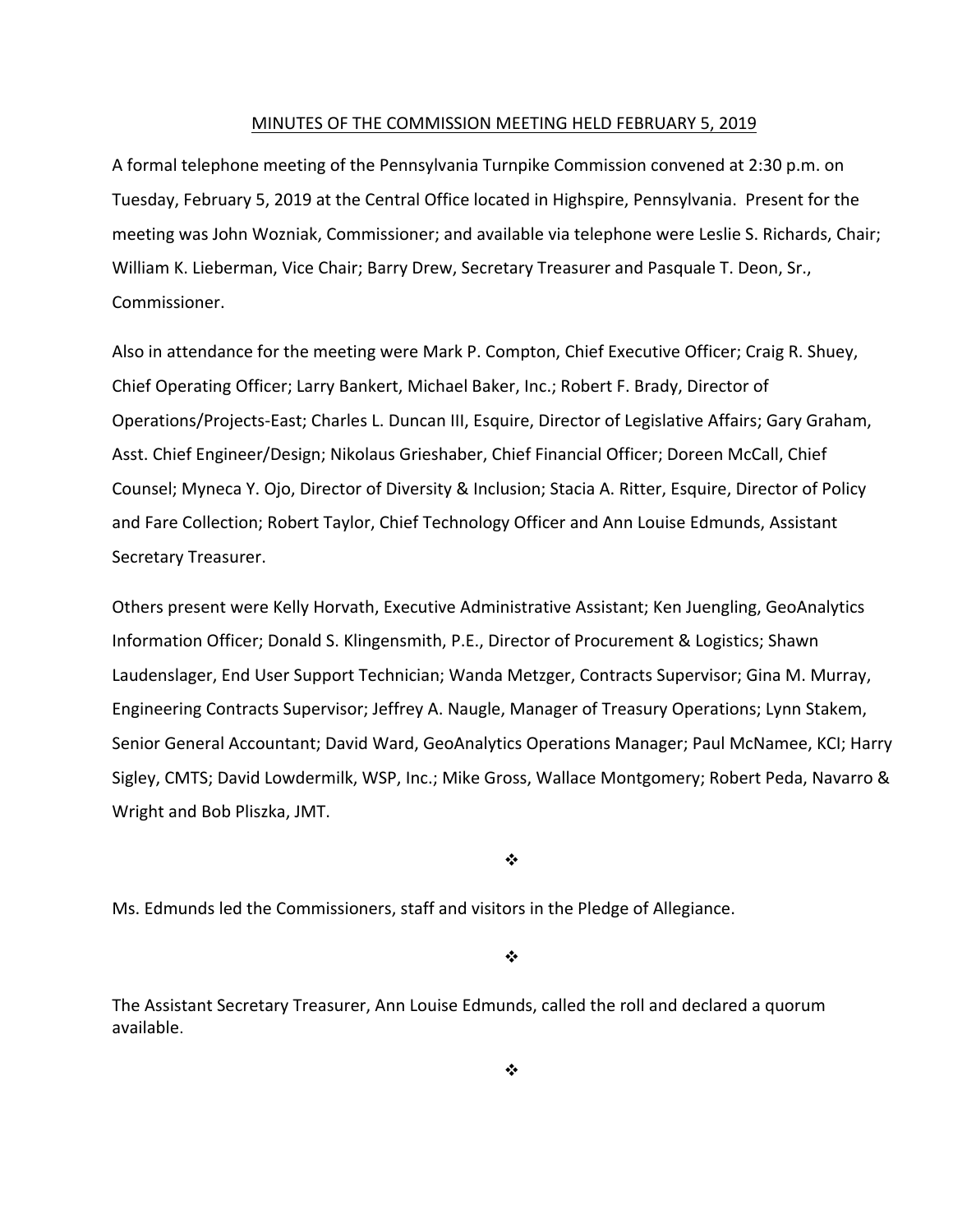# MINUTES OF THE MEETING‐FEBRUARY 5, 2019 **2** | Page

### SUNSHINE ANNOUNCEMENT

The Commissioners met in Executive Session prior to today's Formal Agenda Session to consider matters of Personnel, which included a reclassification, terminations, promotion, labor, new hires, and vacancies.

The Commissioners also engaged in non‐deliberative, informational discussions regarding various actions and matters, which have been approved at previous public meetings.

 $\frac{1}{2}$ 

# PUBLIC COMMENT

Ms. Edmunds: The public is welcome to address the Commission regarding items listed on the Agenda or other items not listed on the Agenda that are within the Commission's authority or control.

In order to conduct an orderly and effective meeting, all persons wishing to address the Commission should have signed in a requested time to speak. If you have not done so, you are invited to do so at this time.

There were no requests to address the Commission.

❖

# MINUTES OF THE MEETING

Motion‐That the Minutes of the meeting held January 18, 2019 be approved and filed as submitted ‐ was made by Commissioner Wozniak, seconded by Commissioner Deon, and passed unanimously.

#### ❖

# COMMUNICATIONS

Motion‐That the Commission approves the memo received from the Chief Counsel‐was made by Commissioner Wozniak, seconded by Commissioner Deon, and passed unanimously.

 $\frac{1}{2}$ 

# **PERSONNEL**

Motion‐That the Commission approves the Personnel as submitted‐was made by Commissioner Wozniak, seconded by Commissioner Deon, and passed unanimously.

❖

# UNFINISHED BUSINESS

No Unfinished Business to consider.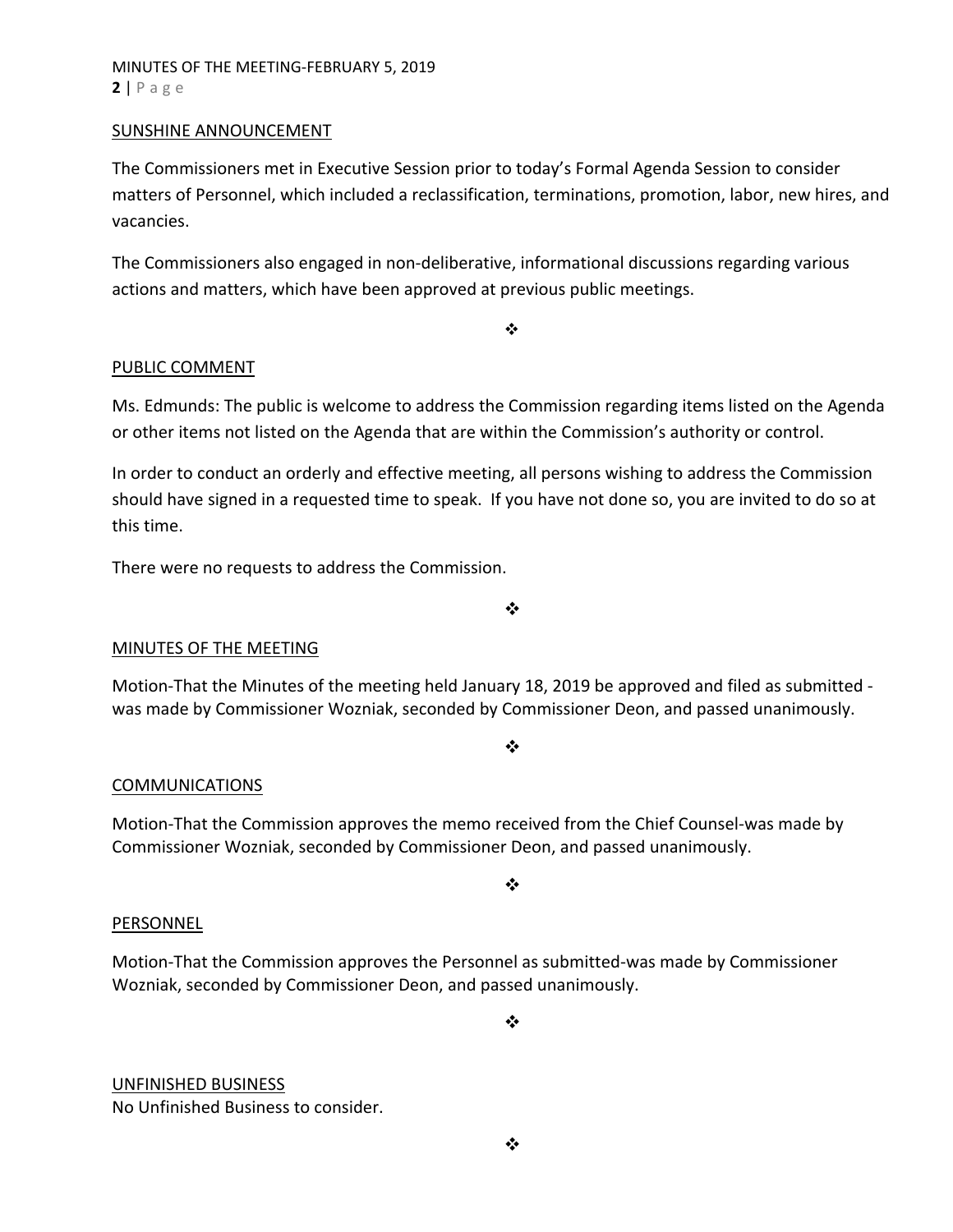### MINUTES OF THE MEETING‐FEBRUARY 5, 2019 **3** | Page

# NEW BUSINESS CHANGE ORDERS & FINAL PAYMENT

Motion‐That the Commission approves the Change Orders and Final Payment for the items listed in memos "a" and "b":

- a. Change Order #15 for Contract #T‐355.00P001‐3‐07 for construction for the I‐95/I‐276 Interchange, Section B, with Road‐Con, Inc., for an additional \$273.29 to balance items to actual work completed, changes for utility conflicts, caisson work, fuel tank rental, drainage, milling and paving items, joint sealing, call boxes, fencing, access gates, MPT items, electrical items, pavement markings, plantings, price adjustments for steel, diesel and asphalt, excavation, contractor toll reimbursement, patching, slope work, guiderail, barrier, special inspections, shoring, toll facility items, handicap parking, demolition work, signage, and undercutting and back filling; for a revised not‐to‐exceed amount of \$65,331,899.59;
- b. Change Order #2 and Final Payment for Contract #T‐319.00R001‐3‐02 for bituminous resurfacing between MP 319.32 and MP 326.41 with Reading Site Contractors, for a decrease of \$34,178.91 to balance items to actual work completed, and changes for MPT, installation of fiber optic cable and mobilization; for a final contract value of \$8,542,362.27 and final amount due to the contractor of \$197,784.34.

‐was made by Commissioner Wozniak, seconded by Commissioner Deon, and approved unanimously.

❖

# AGREEMENTS

Motion‐That the Commission approves negotiation and execution of the Agreements and a Memorandum of Understanding for the items listed in memos "a" through "g":

- a. Lease Agreement with Montgomery County to permit the County to operate and maintain communications equipment for its county‐wide emergency management system on the Commission's new Willow Grove tower; for payment of annual rent, the County has agreed to reimburse the Commission one‐half of the total cost of the design and construction of the new Willow Grove Tower, and the removal and disposal of the existing tower, underground vaults and related equipment shelters, for an initial term of 10 years with three, 5‐year mutual extension options;
- b. License Agreement with Upper Moreland Township to permit the Township to operate and maintain communications equipment on the Commission's new Willow Grove Tower; in lieu of rent, the Township shall (at its cost and expense) continue general upkeep and maintenance of the property and premises;
- c. Reimbursement Agreement with Monroeville Municipal Authority to reimburse the Authority the cost for the engineering and utility relocation work necessary for the total reconstruction project from MP 53.00 to MP 57.00 (Bridge WB‐456 at MP 54.95); at a not‐to‐exceed amount of \$88,987.71;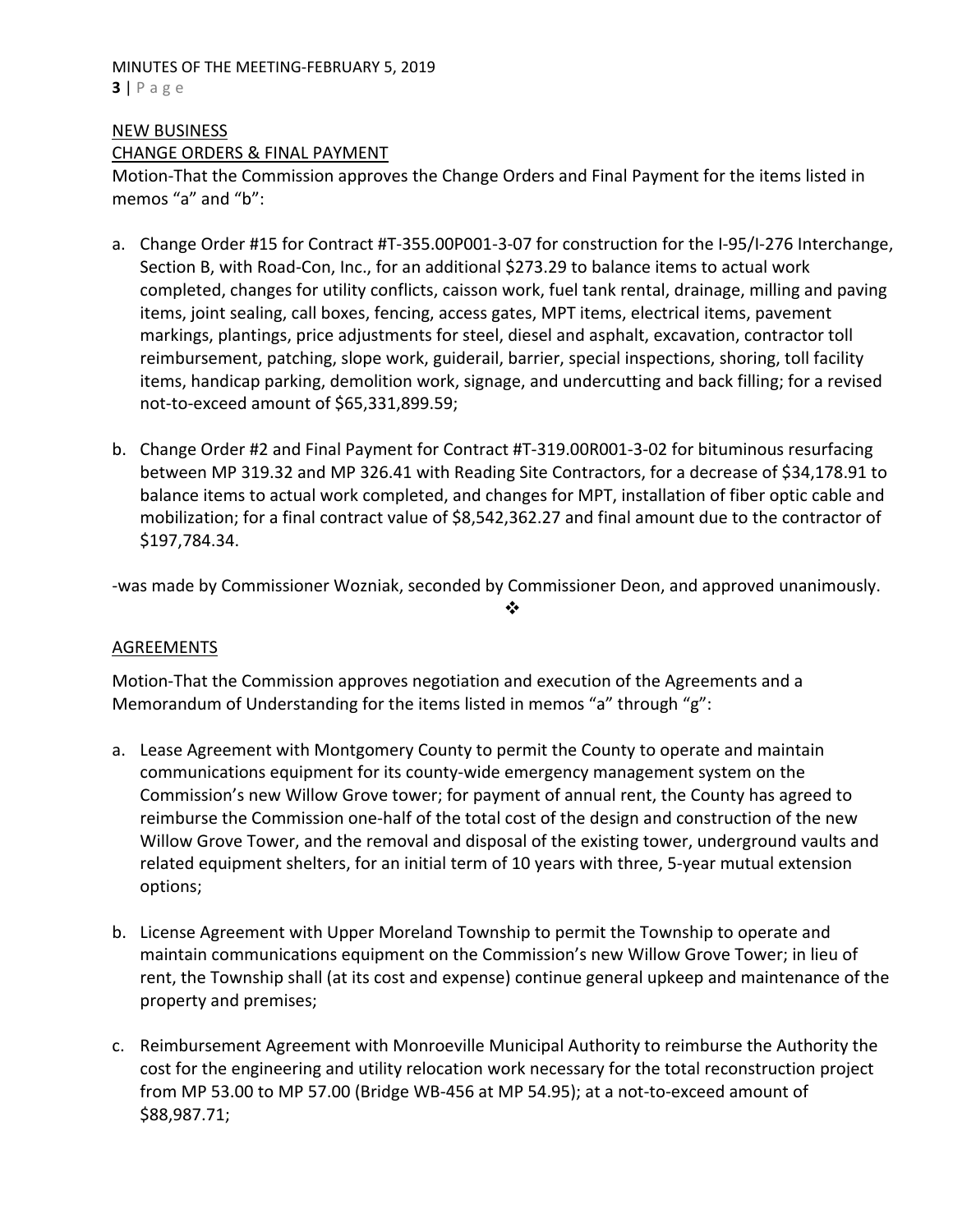# MINUTES OF THE MEETING‐FEBRUARY 5, 2019

**4** | Page

- d. Agreement with Hexagon Safety & Infrastructure for Computer Aided Dispatch System (CADS) software maintenance, for a term of 5 years at a not-to-exceed amount of \$973,451.45;
- e. Memorandum of Understanding (MOU) with the Borough of Big Beaver to transfer ownership and maintenance responsibilities of the new highway lighting and a traffic signal installed along S.R. 18, to the Borough, upon completion of the Beaver River Bridge project;
- f. Supplemental Agreement with Harmelin Media for media planning services for an additional \$850,000.00 to increase awareness of roadway projects including ABC Bridge projects and Cashless Tolling pilots; also exercise the option to renew the agreement for an additional two‐years for an additional \$2,500,000.00; for a not‐to‐exceed amount of \$6,350,000.00;
- g. Agreement with the Pennsylvania State University‐Harrisburg to assist in the design and delivery of an executive leadership development program; at a not‐to‐exceed amount of \$23,000.00.

‐was made by Commissioner Wozniak, seconded by Commissioner Deon, and passed unanimously.

❖

# RIGHT‐OF‐WAY REQUEST

Motion-That the Commission approves the Right-of-Way Requests for the items listed in memos "a" through "q":

- a. Approve the plans entitled, "Drawings for Authorizing Acquisition of Right‐of‐Way, Contract #T‐ 110.12S001‐4, Replacement of Bridge B‐502 at MP 110.12, SR 0601 (North Center Avenue), Station 33+50.00 to Station 39+28.55 in Somerset Borough and Somerset Township, Somerset County", as prepared and approved by the Engineering Department;
- b. Approve the plans entitled, "Drawings for Acquisition of Right‐of‐Way for Contract #T‐053.00T001‐ 4, Roadway and Bridge Reconstruction in Allegheny County, SR 0400 Section A44 R/W (Saltsburg Road), from STA 10+25.00 to STA 27+50.00=1725.00 Feet= 0.327 Mile and Davidson Road from STA 0+52.00 to STA 1+50.00=98.00 Feet=0.019 Mile", as prepared and approved by the Engineering Department;
- c. Settlement of Right‐of‐Way #1031‐R16 (Somerset Trust Company, Sole Surviving Trustee under Will of Lewis A. Miller), a partial take parcel necessary for the Somerset 5‐legged Interchange project by authorizing payment of \$292,111.51 representing settlement funds to Somerset Trust Company, Sole Surviving Trustee under Will of Lewis A. Miller; and payment of settlement funds is contingent upon the property owner's execution of a Stipulation of Settlement as approved by the Legal Department and the docket being marked settled and discontinued as to the property owner;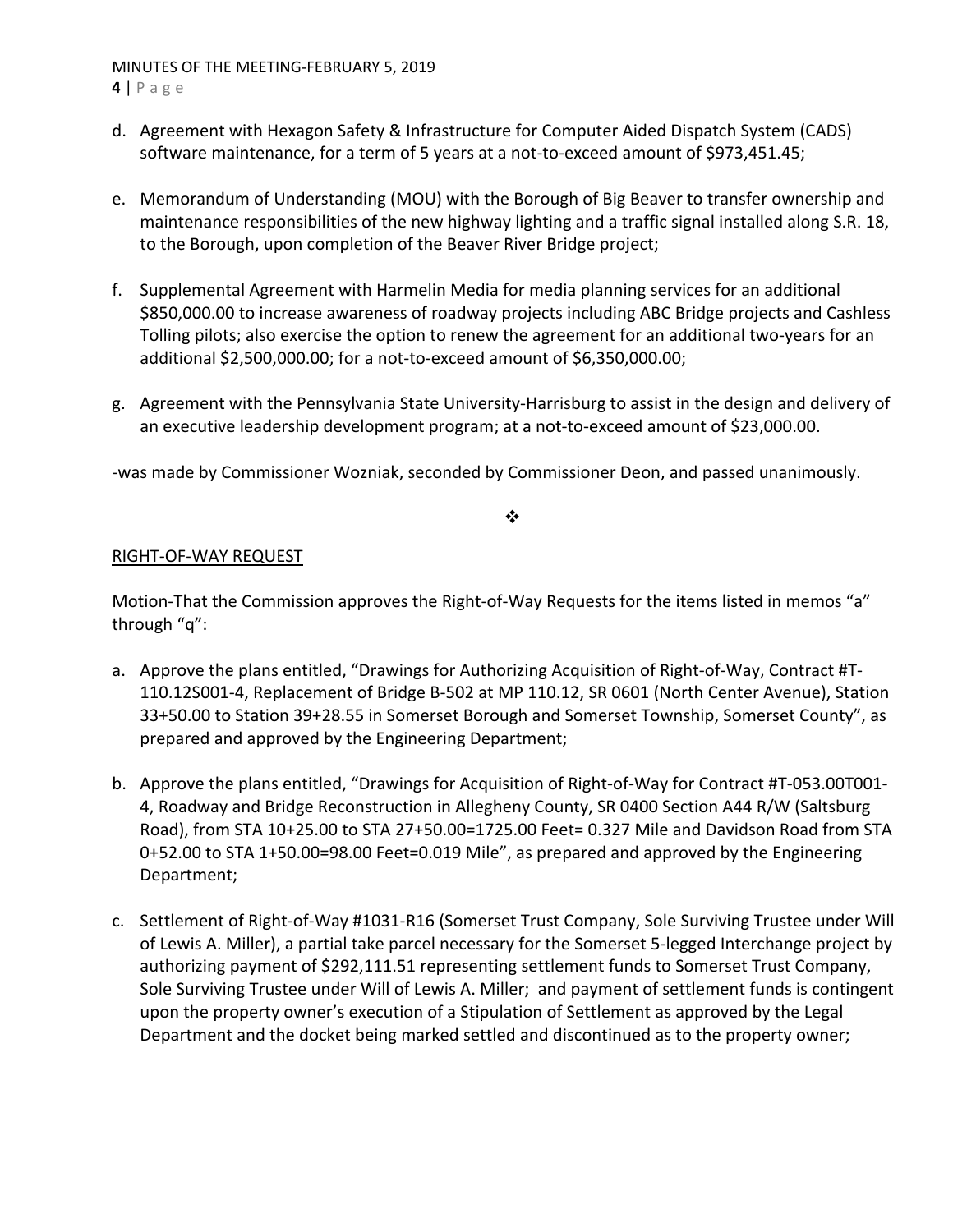# MINUTES OF THE MEETING‐FEBRUARY 5, 2019

**5** | Page

- d. Acquisition of Right‐of‐Way #17991 (ULC Oil & Gas Field Services LLC), a total take parcel necessary for construction of the Southern Beltway, US 22 to I-79, by authorizing payment of \$11,156.31 representing fair market value, pro‐rated taxes and recording fees to Tri‐State Paralegal Service, LLC, Escrow Agent; authorize the appropriate Commission officials to execute the Agreement of Sale and other documents that may be required for closing; authorize the payment of additional statutory damages as calculated by the Right‐of‐Way Administrator and approved by the Chief Counsel; and payment of fair market value to the property owner is contingent upon the delivery of a deed as prepared by the Legal Department;
- e. Acquisition of Right‐of‐Way #17987 (Marianne Guglielmetti), a total take parcel necessary for construction of the Southern Beltway, US 22 to I‐79, by authorizing payment of \$30,179.75 representing fair market value, pro-rated taxes and recording fees to Tri-State Paralegal Service, LLC; authorize the appropriate Commission officials to execute the Agreement of Sale and other documents that may be required for closing; authorize the payment of additional statutory damages as calculated by the Right‐of‐Way Administrator and approved by the Chief Counsel; and payment of fair market value to the property owner is contingent upon the delivery of a deed as prepared by the Legal Department;
- f. Acquisition of Right‐of‐Way #14230‐RA (Joseph A. & Julie Rae Bucci), a partial take parcel necessary for the total reconstruction project from MP 49.00 to MP 53.00 (WB-446A) by authorizing payment of \$7,800.00 representing fair market value to Joseph A. & Julie Rae Bucci; also authorize payment of \$1,961.25 representing Section 710 damages to John P. Donovan & Associates, LLC; authorize the appropriate Commission officials to execute the Temporary Construction Easement and other documents that may be required for closing; authorize the payment of additional statutory damages as calculated by the Right‐of‐Way Administrator and approved by the Chief Counsel; and payment of fair market value is contingent upon the delivery of a Temporary Construction Easement as prepared by the Legal Department;
- g. Acquisition of Right‐of‐Way #14S239 (Benjamin L. & Rebecca I. Flood f/k/a Rebecca I. Schmitt), a total take parcel necessary for construction of the Mon/Fayette Expressway by authorizing payment of \$79,378.57 representing fair market value, pro‐rated taxes and recording fees to Universal Settlement Services of PA, LLC, escrow agent; also authorize payment of \$27,586.00 representing replacement housing supplement and closing costs to Benjamin L. & Rebecca I. Flood; authorize the appropriate Commission officials to execute the Agreement of Sale and other documents that may be required for closing; authorize the payment of additional statutory damages as calculated by the Right‐of‐Way Administrator and approved by the Chief Counsel; and payment of fair market value to the property owners is contingent upon the delivery of a deed as prepared by the Legal Department;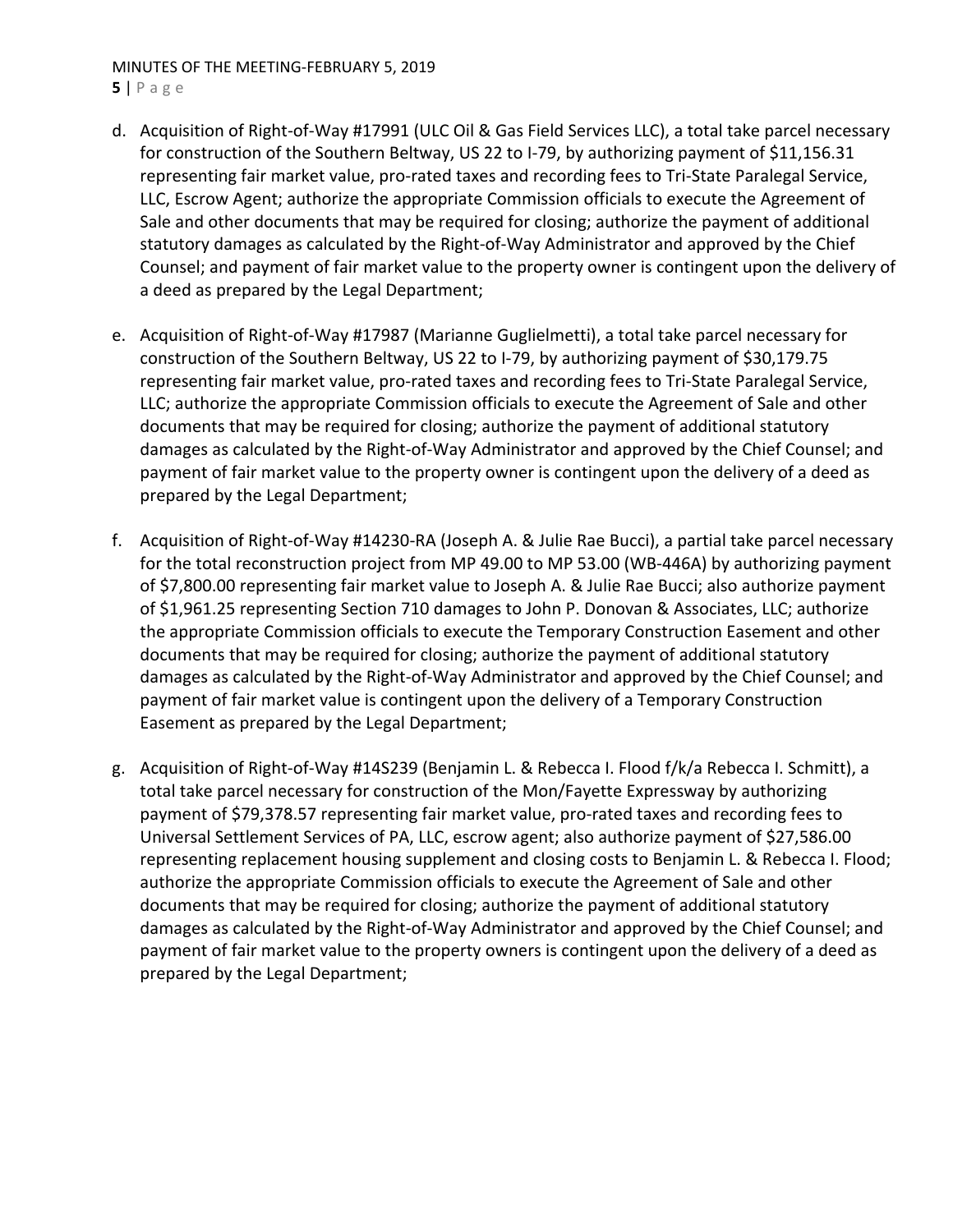### MINUTES OF THE MEETING‐FEBRUARY 5, 2019 **6** | Page

- h. Acquisition of Right‐of‐Way #14079‐RD (Nancy Macherosky n/k/a Nancy Vucho), a partial take parcel necessary for the total reconstruction project from MP 49.00 to MP 53.00 by authorizing payment of \$33,770.76 representing fair market value and pro‐rated taxes to Nancy Vucho; authorize the appropriate Commission officials to execute the Agreement of Sale, and other documents that may be required for closing; authorize the payment of additional statutory damages as calculated by the Right‐of‐Way Administrator and approved by the Chief Counsel; and payment of fair market value is contingent upon the delivery of a deed as prepared by the Legal Department;
- i. Settlement of Right‐of‐Way #14119 (Louis D. Quattro, Jr., Melissa A. Quattro), a partial take parcel necessary for construction of the Southern Beltway, US 22 to I‐79 by authorizing payment of \$122,693.75 representing balance due just compensation and delay damages to Goldberg, Kamin and Garvin, LLP, escrow agent; authorize the appropriate Commission officials to execute the Settlement Agreement and Release, as reviewed and approved by the Legal Department; authorize the execution of other documents that may be required for settlement; and payment of the settlement funds is contingent upon the delivery of an executed Settlement Agreement and Release by Condemnees;
- j. Settlement of Right-of-Way #14007-A1 (Allegheny Land Trust), a partial take parcel necessary for the total reconstruction project from MP 28.00 to MP 31.00 by authorizing payment of \$18,800.00 representing balance due just compensation and Section 710 damages to Goldberg, Kamin and Garvin, LLP, escrow agent; authorize the appropriate Commission officials to execute the Settlement Agreement and Release, as reviewed and approved by the Legal Department; authorize the execution of other documents that may be required for settlement; and payment of the settlement funds is contingent upon the delivery of an executed Settlement Agreement and Release by Condemnee;
- k. Acquisition of Right‐of‐Way #14S238 (Debora A. Hill and William Scarpaci), a total take parcel necessary for construction of the Mon/Fayette Expressway, Rt. 51 to I‐376, by authorizing payment of \$87,556.29 representing fair market value, pro-rated taxes and recording fees to Universal Settlement Services of PA, LLC, escrow agent; authorize the appropriate Commission officials to execute the Agreement of Sale and other documents that may be required for closing; authorize the payment of additional statutory damages as calculated by the Right‐of‐Way Administrator and approved by the Chief Counsel; and payment of fair market value is contingent upon the delivery of a deed as prepared by the Legal Department;
- l. Settlement of Right‐of‐Way #1020‐B (David Stahl), a partial take parcel necessary for the total reconstruction project from MP 99.00 to MP 109.00 by authorizing payment of \$83,500.00 representing balance due just compensation, timber value and Section 710 damages to Clark Hill, PLC, escrow agent; authorize the appropriate Commission officials to execute the Settlement Agreement and Release, as reviewed and approved by the Legal Department; authorize the execution of other documents that may be required for settlement; and payment of the settlement funds is contingent upon the delivery of an executed Settlement Agreement and Release by Condemnee;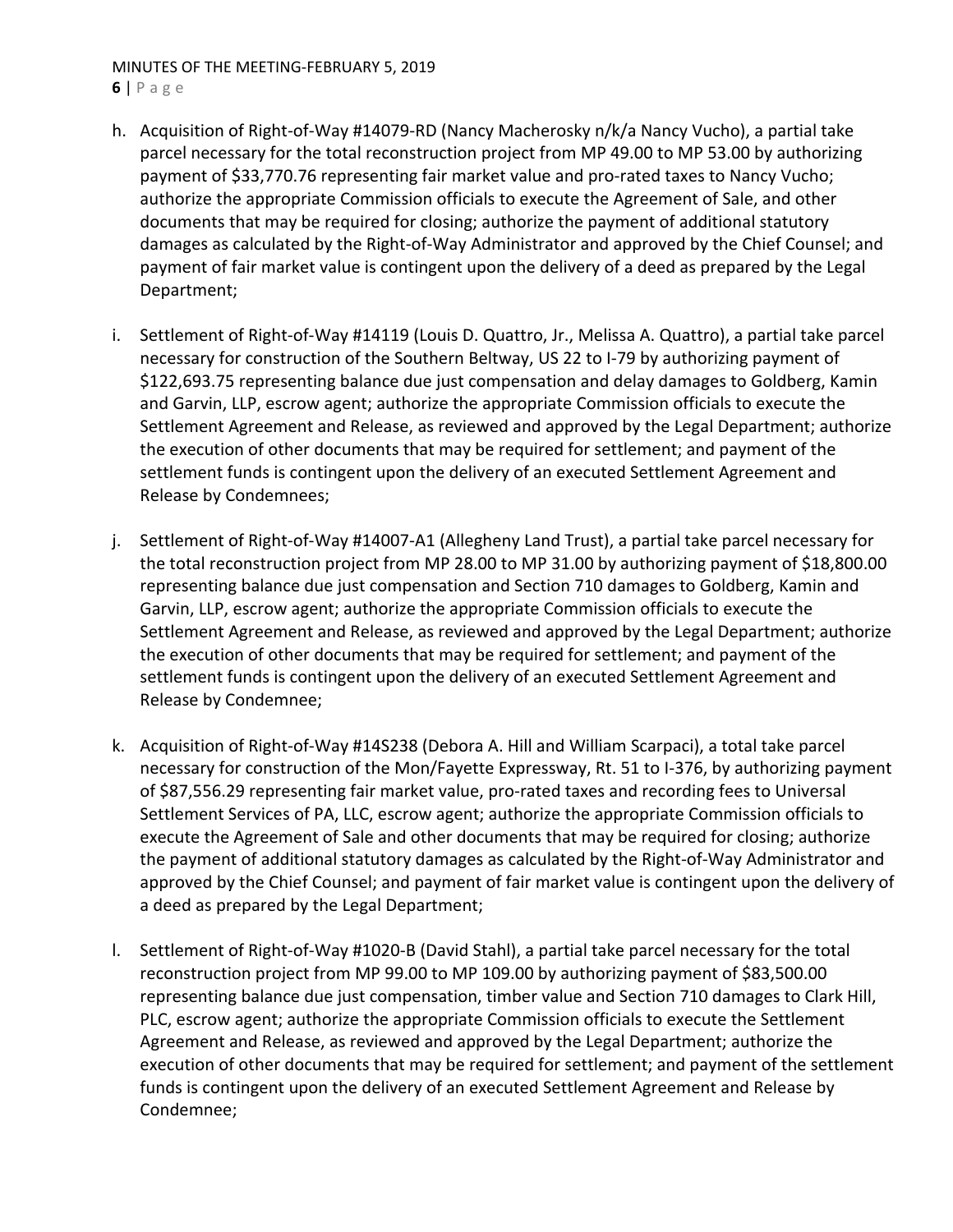### MINUTES OF THE MEETING‐FEBRUARY 5, 2019 **7** | Page

- m. Acquisition of Right‐of‐Way #14S061 (City of Clairton), a total take parcel necessary for construction of the Mon/Fayette Expressway by authorizing payment of \$600.00 representing fair market value to the City of Clairton; authorize the appropriate Commission officials to execute the Agreement of Sale and other documents that may be required for closing; authorize the payment of additional statutory damages as calculated by the Right‐of‐Way Administrator and approved by the Chief Counsel; and payment of fair market value is contingent upon the delivery of a deed as prepared by the Legal Department;
- n. Settlement of Right‐of‐Way #17905 (Palmer J. Restaneo, Jr.), a total take parcel necessary for construction of the Southern Beltway by authorizing payment of \$193,794.97 representing balance due just compensation and delay damages to Goldberg, Kamin and Garvin, LLP, escrow agent; authorize the payment of additional statutory delay damages as calculated by counsel and approved by the Chief Counsel; upon the Commission's payment of the above funds, the case will be concluded;
- o. Acquisition of Right‐of‐Way #14S401 (Robert C. & Carol L. Arnfield), a total take parcel necessary for construction of the Mon/Fayette Expressway, Rt. 51 to I‐376, by authorizing payment of \$128,530.27 representing fair market value, pro‐rated taxes and recording fees to Fee Simple Settlement Service, LLC, escrow agent; authorize the appropriate Commission officials to execute the Agreement of Sale and other documents that may be required for closing; authorize the payment of additional statutory damages as calculated by the Right‐of‐Way Administrator and approved by the Chief Counsel; and payment of fair market value to the property owners is contingent upon their delivery of a deed as prepared by the Legal Department;
- p. Acquisition of Right‐of‐Way #14S296 (Stephen Karas), a total take parcel necessary for construction of the Mon/Fayette Expressway by authorizing payment of \$14,820.37 representing fair market value, pro-rated taxes and recording fees to Fee Simple Settlement LLC, escrow agent; authorize the appropriate Commission officials to execute the Agreement of Sale and other documents that may be required for closing; authorize the payment of additional statutory damages as calculated by the Right‐of‐Way Administrator and approved by the Chief Counsel; and payment of fair market value to the property owner is contingent upon his delivery of a deed as prepared by the Legal Department;
- q. Acquisition of Right‐of‐Way #14S237 (Kisasonak Realty Services, LLC), a total take parcel necessary for construction of the Mon/Fayette Expressway, Rt. 51 to I‐376, by authorizing payment of \$55,488.79 representing fair market value, pro-rated taxes and recording fees to Universal Settlement Services of PA LLC, escrow agent; authorize the appropriate Commission officials to execute the Agreement of Sale and other documents that may be required for closing; authorize the payment of additional statutory damages as calculated by the Right‐of‐Way Administrator and approved by the Chief Counsel; and payment of fair market value to the property owner is contingent upon its delivery of a deed as prepared by the Legal Department.

‐was made by Commissioner Wozniak, seconded by Commissioner Deon, and passed unanimously.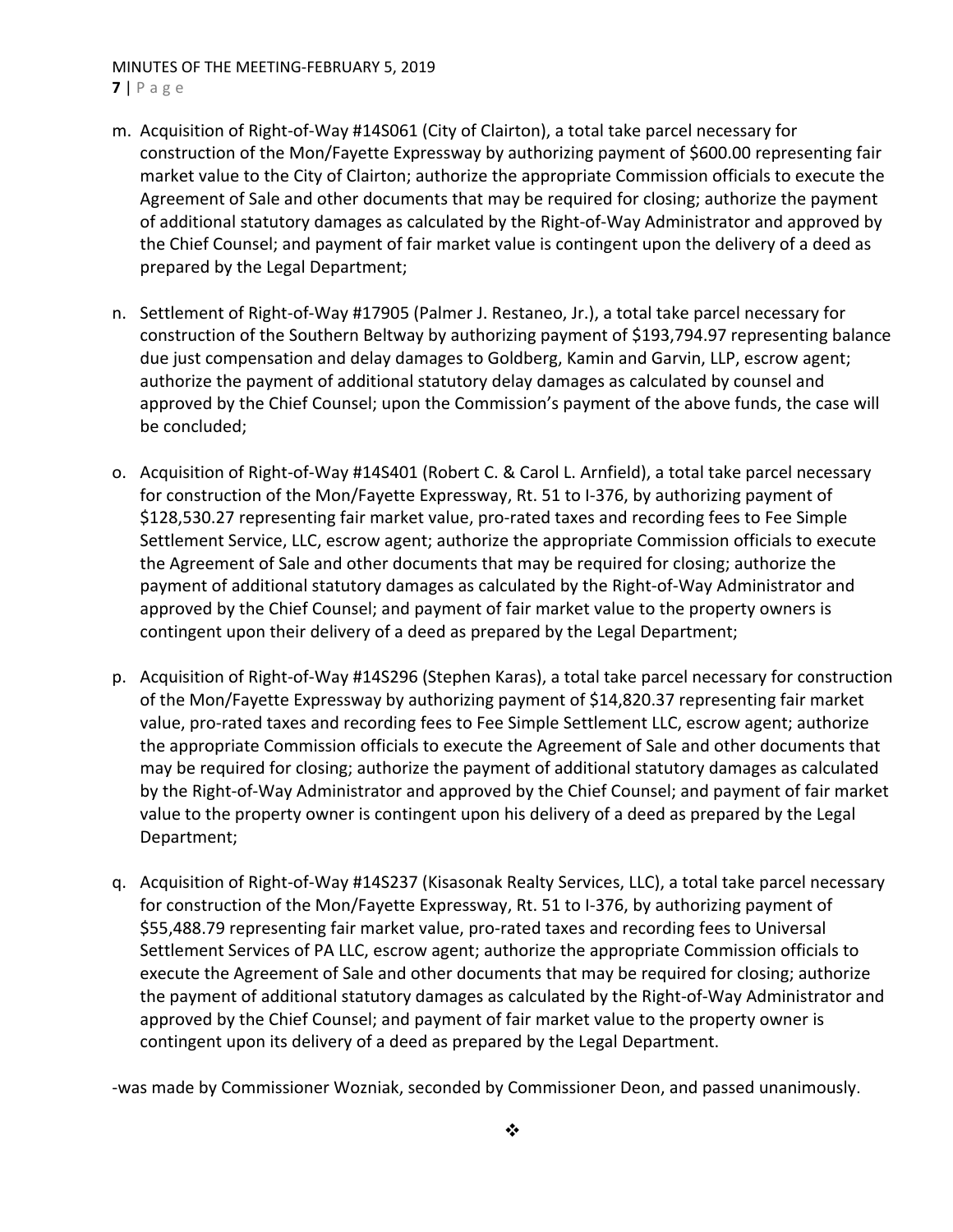# MINUTES OF THE MEETING‐FEBRUARY 5, 2019 **8** | Page

### **SUPPLEMENTS**

Motion‐That the Commission approves negotiation and execution of the Supplemental Agreements for the items listed in memos "a" and "b":

- a. Supplemental Agreement #4 for construction consultation of the Southern Beltway, US 22 to I‐79, Section 55B, with Stantec Consulting Services, Inc., for an increase of \$425,000.00 to complete additional drainage work along S.R. 980 and to continue consultation through construction; for a revised not‐to‐exceed amount of \$7,825,000.00;
- b. Supplemental Agreement #3 for construction consultation of the Southern Beltway, US 22 to I‐79, Section 55C1, with WSP USA, Inc. for an increase of \$500,000.00 to continue consultation through construction, including several RFIs that were not anticipated, and shop drawing review for the remaining 17 months of construction; for a revised not‐to‐exceed amount of \$15,000,000.00.

‐was made by Commissioner Wozniak, seconded by Commissioner Deon and passed unanimously.

❖

### PURCHASE ORDERS

Motion‐That the Commission approves Award of a Bid and Issue Purchase Orders for the items listed in memos "a" and "b":

- a. Systemwide maintenance for Uninterruptible Power Sources (UPS) and batteries for systems manufactured by APC/MGE, exercising the option to renew the agreement UPS for an additional year (May 1, 2019 – April 30, 2020); at a cost of \$75,000.00;
- b. Construction of the Big Boulder Tower at MP A90.10, to the lowest responsive and responsible bidder, eciWireless LLC; at a cost of \$885,161.00.

‐was made by Commissioner Wozniak, seconded by Commissioner Deon, and passed unanimously.

 $\mathbf{r}^{\bullet}_{\mathbf{a}^{\bullet}}$ 

❖

# AWARD OF CONTRACTS

Motion-That the Commission approves the Award of Contracts for the items listed in memos "a" through "f":

a. Contract #EN‐00233‐03‐02 for roadway and miscellaneous repairs along Toll I‐376, Turnpike 43, Turnpike 576 and Turnpike 66, to the lowest responsive and responsible bidder, Gulisek Construction, LLC; at a not‐to‐exceed amount of \$4,000,000.00;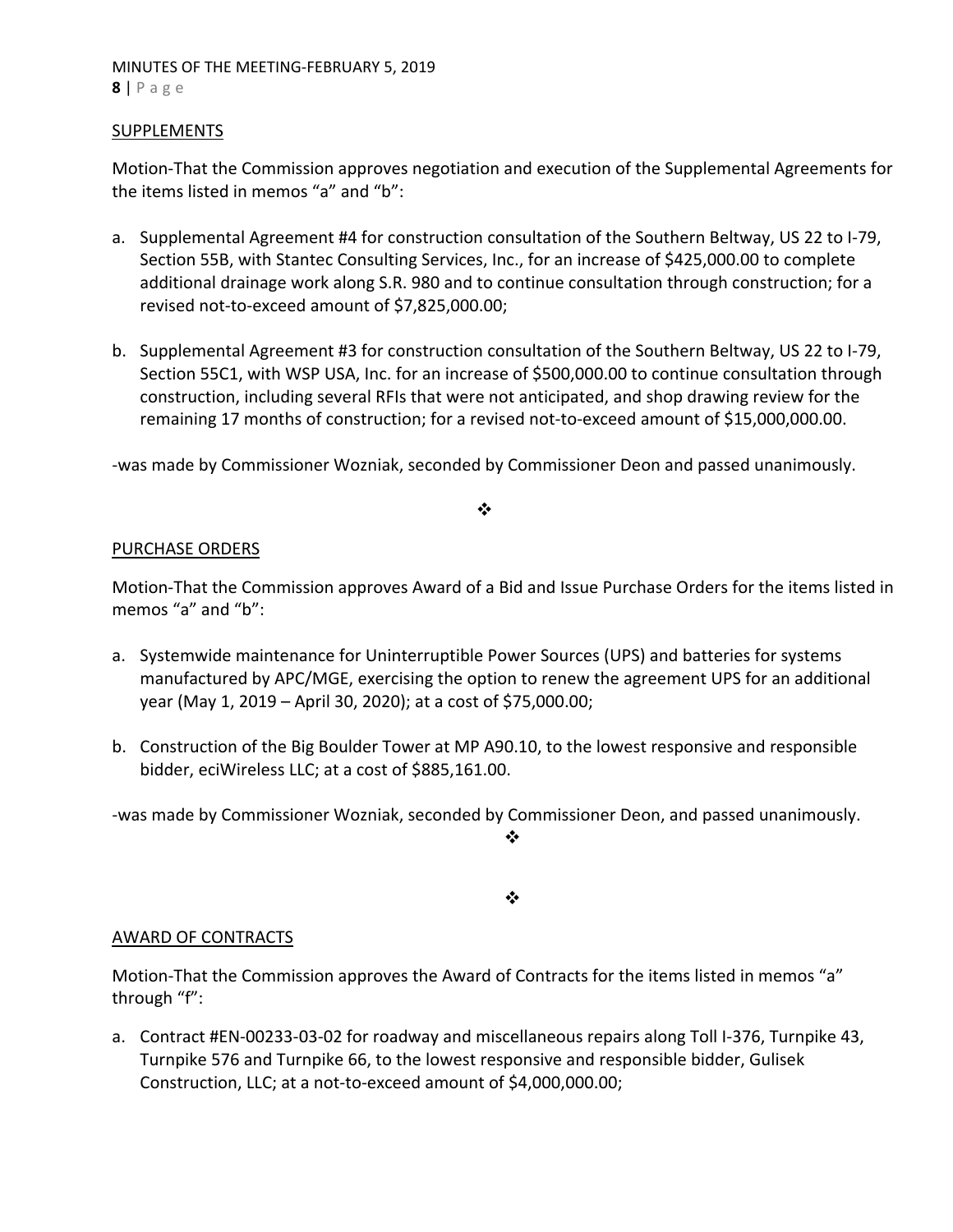MINUTES OF THE MEETING‐FEBRUARY 5, 2019 **9** | Page

- b. Contract #EN‐00233‐03‐04 for roadway and miscellaneous repairs between MP 122.18 and MP 201.58, to the lowest responsive and responsible bidder, New Enterprise Stone & Lime Co., Inc.; at a not‐to‐exceed amount of \$4,000,000.00;
- c. Contract #EN‐00233‐03‐06 for roadway and miscellaneous repairs between MP 299.98 and MP 356.42, between MP H40.83 and MP H42.54, and between MP A20.00 and MP A57.22, to the lowest responsive and responsible bidder, New Enterprise Stone & Lime Co., Inc.; at a not‐to‐ exceed amount of \$5,000,000.00;
- d. Contract #EN‐00233‐03‐03 for roadway and miscellaneous repairs between MP 0.00 and MP 122.18, to the lowest responsive and responsible bidder, Eurovia Atlantic Coast LLC; at a not‐to‐ exceed amount of \$5,000,000.00;
- e. Contract #EN‐00233‐03‐05 for roadway and miscellaneous repairs between MP 201.58 and MP 299.98, to the lowest responsive and responsible bidder, New Enterprise Stone & Lime Co., Inc.; at a not‐to‐exceed amount of \$4,000,000.00;
- f. Contract #EN‐00233‐03‐07 for roadway and miscellaneous repairs between MP A57.22 and MP A130.64, to the lowest responsive and responsible bidder, New Enterprise Stone & Lime Co., Inc.; at a not‐to‐exceed amount of \$4,500,000.00.

‐was made by Commissioner Wozniak, seconded by Commissioner Deon, and passed unanimously.

❖

# PSPC ITEM

Motion‐That the Commission approves the award of services and authorize the negotiation and execution of an agreement with the selected firm(s) for the items listed in memos "a" and "b":

- a. #T00107, quality assurance inspection, auditing, and laboratory testing services systemwide:
	- Navarro & Wright Consulting Engineers, Inc.-AWARDED

‐was made by Commissioner Wozniak, seconded by Commissioner Deon, and passed unanimously.

- b. RFP #8381, GeoAnalytics work order services:
	- Transcend Spatial Solutions, LLC-AWARDED
	- KPMG LLP-AWARDED
	- KCI Technologies, Inc.-AWARDED
	- Johnson, Mirmiran & Thompson, Inc.-AWARDED

‐was made by Commissioner Wozniak, seconded by Commissioner Deon, and passed unanimously.